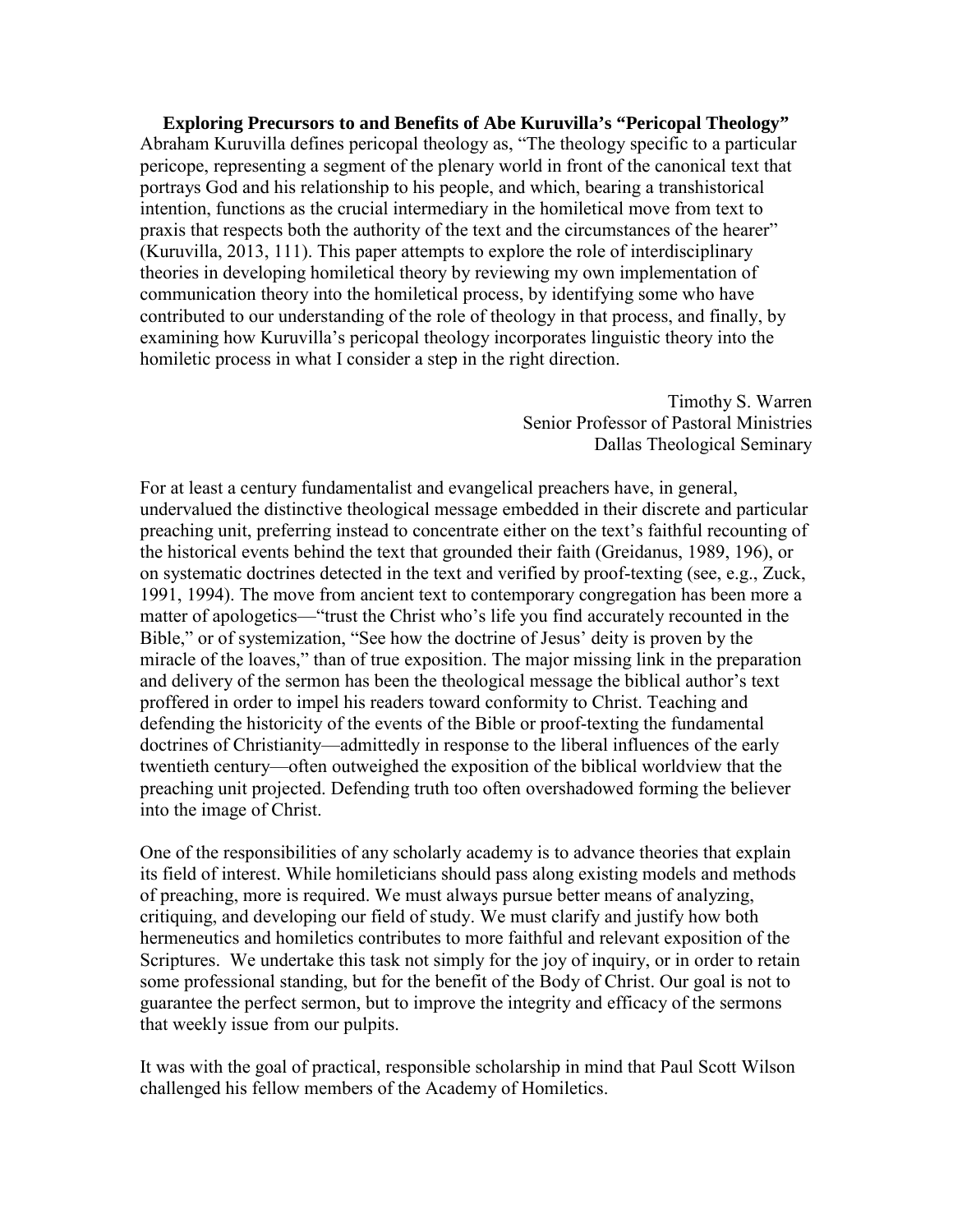Homiletics is not as pastoral or academic a discipline as it needs to be. By pastoral I mean – among other things – practical. Homileticians at times are too interested in devising new paradigms and not interested enough in how effective or helpful they are, or how faithful they are to the call to preach the gospel of Christ. . . . Homileticians try to import categories to homiletics without doing careful spadework to determine how those categories might translate into sermons (Wilson, 2004, 20-21).

Wilson's critique of not being practical enough was directed primarily at the Academy, and rightly so, for the more liberal Academy has produced the vast majority of homiletic theory over the last half century, though much of it has lacked practical application in growing a mature church. Wilson's critique of not being academic enough needs to be taken to heart by the Evangelical Homiletics Society, for while conservatives have written preaching texts, few have proposed or developed scholarly models of preaching that have advanced our homiletic theory. Theories of preaching, through a kind of reverse engineering, describe what happens when preachers expound the Scriptures faithfully and beneficially, so that they may then prescribe processes and practices that help future preachers accomplish that goal. We must borrow, adapt, and reshape metaphors, paradigms, and models from other fields of study and discern whether they apply to our own theories as we seek to represent and explain how a sermon does what it does. Some theories seek to map the entire process while others seek to address a smaller portion of the process. Both are helpful.

Homileticians have seemed slow to develop a substantive theory in one area in particular: the unique theological contribution of the individual preaching unit. A more fully developed theoretical model of the expositional preaching process that explicitly incorporates the theological message of the preaching text is essential. If that task does not fall upon members of the Evangelical Homiletics Society, upon whom will it fall?

One who has advanced our understanding of that essential element of the preaching process is Abraham Kuruvilla in his *Privilege the Text! A Theological Hermeneutic for Preaching*. Kuruvilla argues that what the biblical authors are doing, "is projecting a *world in front of the text"* bearing a "transhistorical intention," that transcends the specific circumstances of the author and the writing; i.e., "the text is given a future orientation, enabling valid application by readers at locations and times far removed from those of the event of inscription" (Kuruvilla, 2013, 27). This projected world with future intention is the crucial intermediary between ancient text and contemporary listener, that is, the theology of a pericope, the weekly preaching unit within the context of the church. Adapting insights from language philosophers, Kuruvilla reiterates the legitimacy and the necessity of a theological link between the biblical text and the sermon's listeners. The notion that theology is the substance of the bridge between the text and the audience has been proposed, as will be explored later in this paper. It is the nature of this *pericopal theology*, as differentiated from biblical, canonical, and systematic theology that is original with Kuruvilla and amplifies our homiletical theory. To illustrate the practicality of his theory Kuruvilla keys in on the Old Testament Law, which still must be applied via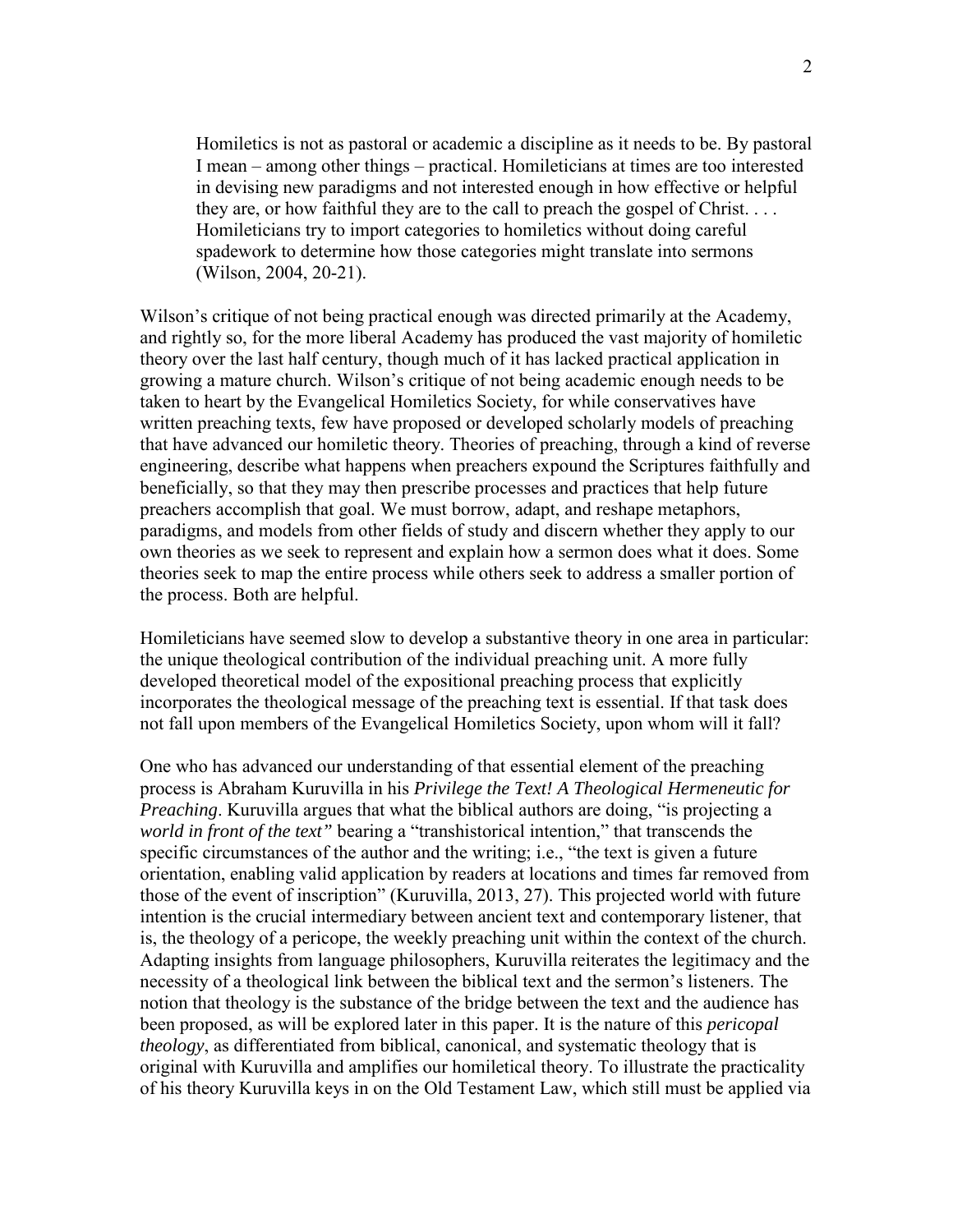theology to the contemporary Christian and what he terms a "christiconic interpretation that sees each pericope of Scripture portraying a facet of the canonical image of Christ" (ibid., 29).

While Kuruvilla has surfaced many ideas that invite further deliberation and discussion, this essay will focus on his conception of pericopal theology. This new category of theological classification seems to be the major concern of his text. Though it is only a single element of a complex expositional process, his notion of pericopal theology promises to deepen and clarify our understanding of that crucial element. *Privilege the Text!* advances our homiletical theory incrementally though significantly. Kuruvilla's concept is evolutionary rather than revolutionary in that it stands on the shoulders, as does all theory, of work that has preceded it. My goal in the following portion of this piece is to demonstrate, if only selectively, some of the antecedent expressions of the theological bridge as it relates to our current preaching theory. In so doing I hope to exemplify how homiletical theory develops and challenges our Society to do more of the same. I begin with my own search for the link between the text and the sermon.

#### *Developing a Model*

I entered Dallas Theological Seminary with no model of the preaching process. I had no method with which to approach the task. Haddon Robinson was chair of the Practical Theology Department and was in the process of developing his approach to exposition as published, three years after I had graduated, in *Biblical Preaching*. My first two preaching courses were taught, by Robinson's design, in tandem with New Testament, epistolary, exegetical courses with the result that the exegetical to homiletical (E-H) progression became my model of exposition. This model was confirmed by *Biblical Preaching* in which the, "Stages in the Development of Expository Messages," proceeded from, "4. Analyzing the Exegetical Idea," to "5. Formulating the Homiletical Idea" (Robinson, 1980, 76). It should be noted that in his discussion of the analysis of the exegetical idea Robinson invested several pages (91-96) to suggest ways of discovering "the text's theological intention," though the reader was never informed as to the species of theology (Biblical? Canonical? Systematic?) he should be looking for. Unfortunately that theological concept was missing from his E-H model.

I was perfectly content with the E-H model, however, because it was readily applicable to any New Testament church and because Robinson's process was far better than historical models that moved rather arbitrarily through verse-by-verse explanation with (perhaps?) an "application" or two tagged on at the end of the message. I figured I could preach for years out of the Epistles using the E-H model, and I did for a couple of years to a congregation that seemed content with such exposition.

Then I decided to take a crack at narrative. I soon realized that the E-H model was not sufficient. I stumbled my way through a lot of, "Jesus is the Messiah and worthy of our trust and obedience," alongside a good dose of imitation exhortation resembling, "Jesus resisted Satan's temptation by knowing and quoting Scripture and so can you." My congregation had never heard narratives preached any other way, so they were pleased.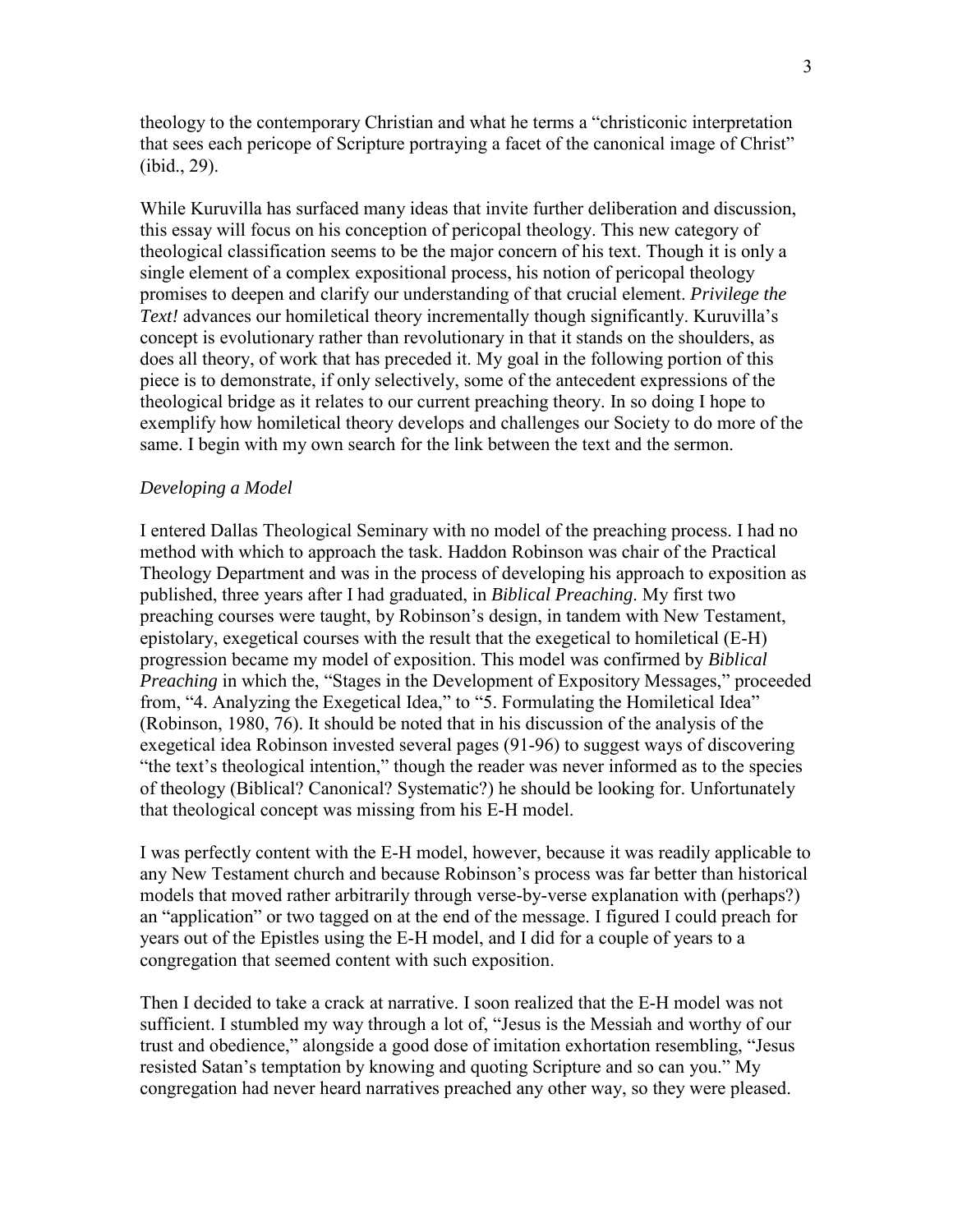But I had a growing and very troubling sense that something was missing. For one thing, I knew that unpacking the meaning of a narrative was a lot more difficult than unpacking a didactic paragraph from an epistle written to New Testament believers. For another, I sensed that the real message of Matthew was somewhere between the lines of historical biography and systematic apology.

Two major developments encouraged my quest for a more comprehensive preaching model. The first was John R. W. Stott's *Between Two Worlds*. The second was that my doctoral studies at Ohio State were exposing me to communication theory.

In 1982 Stott articulated the problem of the gap between the world of the ancient text and the world of the immediate audience, and then proposed a model that linked the two.

It is because preaching is not exposition only but communication, not just the exegesis of a text but the conveying of a God-given message to living people who need to hear it, that I am going to develop a . . . metaphor to illustrate the essential nature of preaching . . . that of bridge-building (Stott, 1982, 137).

We should be praying that God will raise up a new generation of Christian communicators who are determined to bridge the chasm; . . . who refuse to sacrifice truth to relevance or relevance to truth; but who resolve instead in equal measure to be faithful to Scripture and pertinent to today (ibid., 144).

Stott's gap and bridge-building metaphor made sense. Still, Stott fell short in describing how this linking of the two worlds was to be accomplished. Was the preacher, by means of the sermon, the bridge spanning the two worlds? Doubtless the preacher stood between the two, but did he alone possess sufficient authority to bring them together? Though the question of what from the text was carried over the gap with authority to the contemporary listener remained, the concept of something authoritative bridging the gap made sense and provided the framework of a new model, one that went beyond E-H.

The works of Richard M. Weaver and Ernest Bormann, communication theorists, also began to stimulate my theory-building imagination. Weaver proposed a "Hierarchy of Realities," that would allow a speaker to determine the weight of authority and obligation his arguments might carry. Weaver identified the highest level of the hierarchy as "ideal truth" (Weaver, 1970, 213). Collaborative insight came from the work of Karl Wallace who implied the same when he wrote, "A good reason is a statement offered in support of an *ought* proposition . . . or of a value-judgment" (Wallace, 1963, 247). I agreed that a sermon should consist of value-laden language that makes a moral demand upon those who hear it. Weaver identified weaker arguments, lesser manifestations of reality, in descending order as analogy, cause-effect, and circumstance (Weaver, 209-215).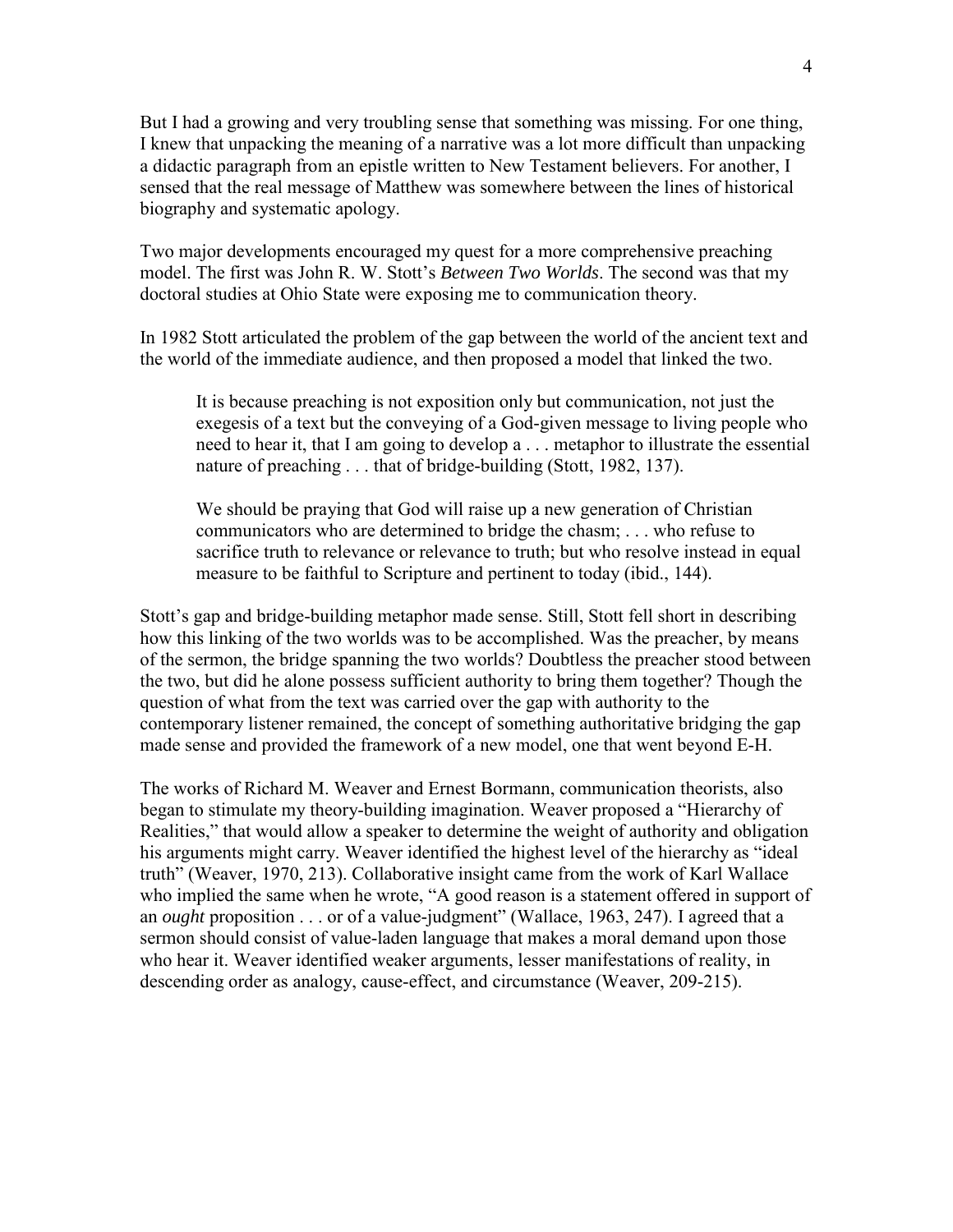

Finding insight in *Language is Sermonic*, I looked for more of Weaver's writings on the same subject and discovered his 1948 volume *Ideas Have Consequences*. In it, Weaver used "Center" to refer to the highest level of argument and "Periphery" to refer to circumstance. Weaver lamented that culture was becoming fragmented because of its obsession with the peripheral, with facts and science, and not ultimate realities. Yet, "The return which the idealists propose is not a voyage backward through time but a return to center, which must be conceived metaphysically or theologically" (Weaver, 1948, 52).

It occurred to me that what Weaver referred to as truth or center was a higher level theological generalization that served as the source of the biblical author's specific message as delivered to a particular group of people in a given context. Shortly after adapting Weaver's concepts into the beginnings of a homiletical model, it occurred to me that his truth/center concept was similar to Ernest Bormann's "Rhetorical Vision," and that both were, in their essence, the substance of the bridge that spanned the gap between the biblical text and the contemporary listener. When Bormann wrote of a rhetorical vision catching up the listener, transporting him, "to a world which seems somehow even more real than the everyday world," (Bormann, 1972, 399), he was associating rhetorical vision with Weaver's center/truth, that ideal, transcendent world into which the listener would enter and participate in order to realize the vision in the here and now.

For example, Paul drew from an ideal truth ("Love limits liberty") applying it with specificity to the context in Corinth ("Don't eat meat offered to idols if it stumbles a weaker brother into sinning against his conscience.) His Inscripturation of 1 Corinthians 8-10 (see below #1) rested on the ideal truth/theological proposition that, "Love for a brother in Christ limits one's expression of Christian liberty." The preacher seeks an Interpretation (#2) of that theological truth. Then, and only then can the preacher consider how that theological truth Applies (#3) in a contemporary preaching context. The application(s) may be multiple depending on the most pressing concern related to the congregation, but consistent with the core theological principle. While I may be free to eat beef on Fridays, own a movie with a sex scene in it, and keep alcohol in my home, I will not do so at the risk of causing my Catholic brother to eat against his conscience or my teen-aged son to lust or my daughter to abuse alcohol.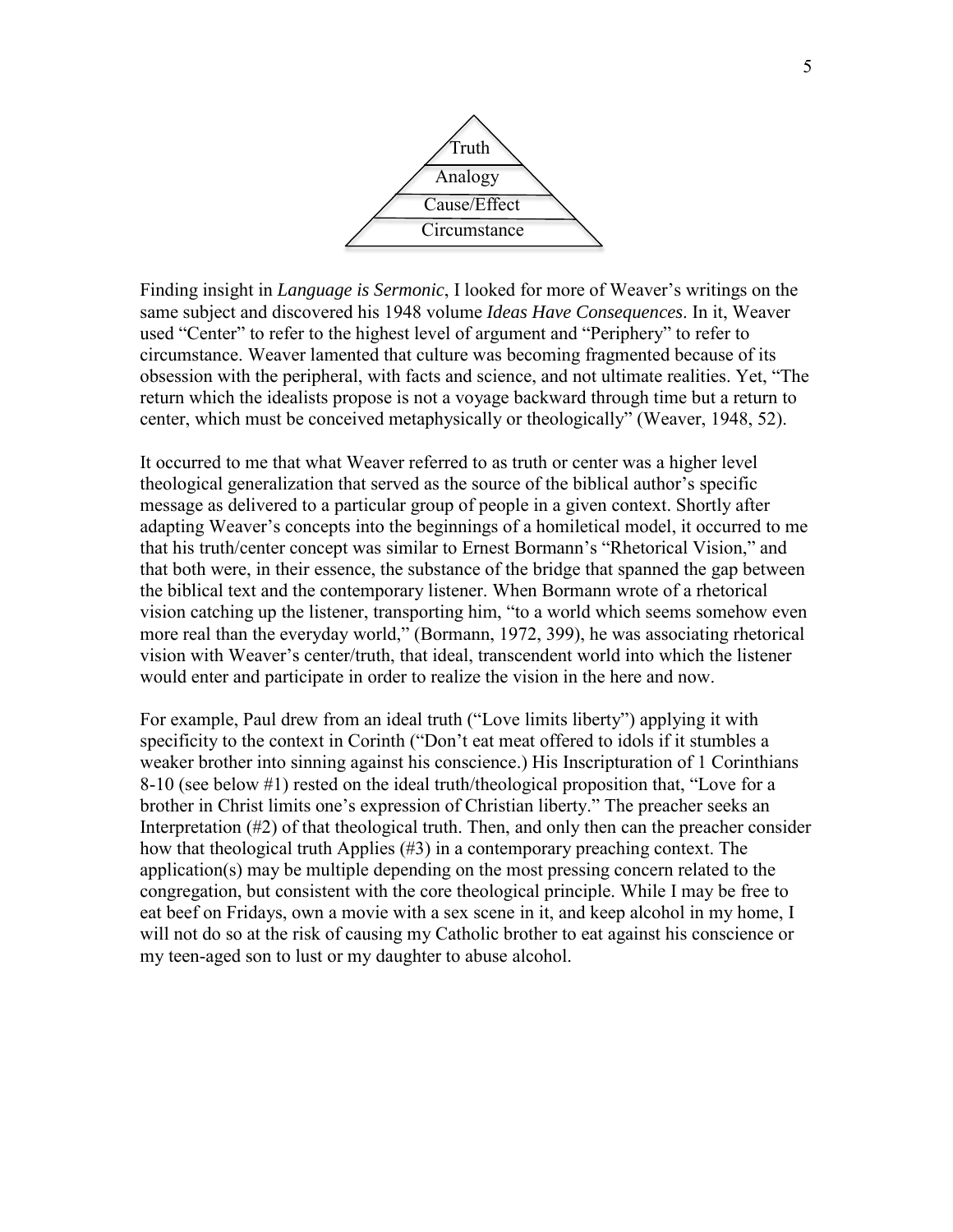

Communication theory was providing me with concepts in support of a homiletical theory. I began to realize how these concepts might be adapted to a map of the expositional process. It was as these concepts began to play out into a preaching model in my mind that I revisited one of my seminary textbooks, Robert A. Traina's *Methodical Bible Study: A New Approach to Hermeneutics*. Traina's concluded that contemporary applications of the Bible must rest on "the universal elements of a passage . . . the universal truths . . . the timeless principles," not the "peripheral," but what was "central and essential in nature" (Traina, 1952, 215). It seemed that Traina had read *Ideas Have Consequences*. His hermeneutical concept of "Principle" (ibid., 1952, 184, 206, 214, 217) fit well with Weaver's, Wallace's, and Bormann's theories. I was certain the concept of "timeless principles," by whatever designation, was the authoritative bridge between text and listener, but I was not certain how to detect them in any given text.

These ideas were still taking shape when I returned to my alma mater to teach homiletics in 1984. While the model the Pastoral Ministries Department was offering students still followed the E-H method, a new paradigm had taken shape in my mind. I would apply the concepts of the rhetorical and hermeneutical theorists to a homiletical model. I first presented the idea of a four-step "expositional process" to my fellow faculty members during the 1984-1985 school year. I suggested that we include a specific step between the exegetical and homiletical. Later in an article entitled, "A Paradigm for Preaching," I proposed the following model (Warren, 1991).

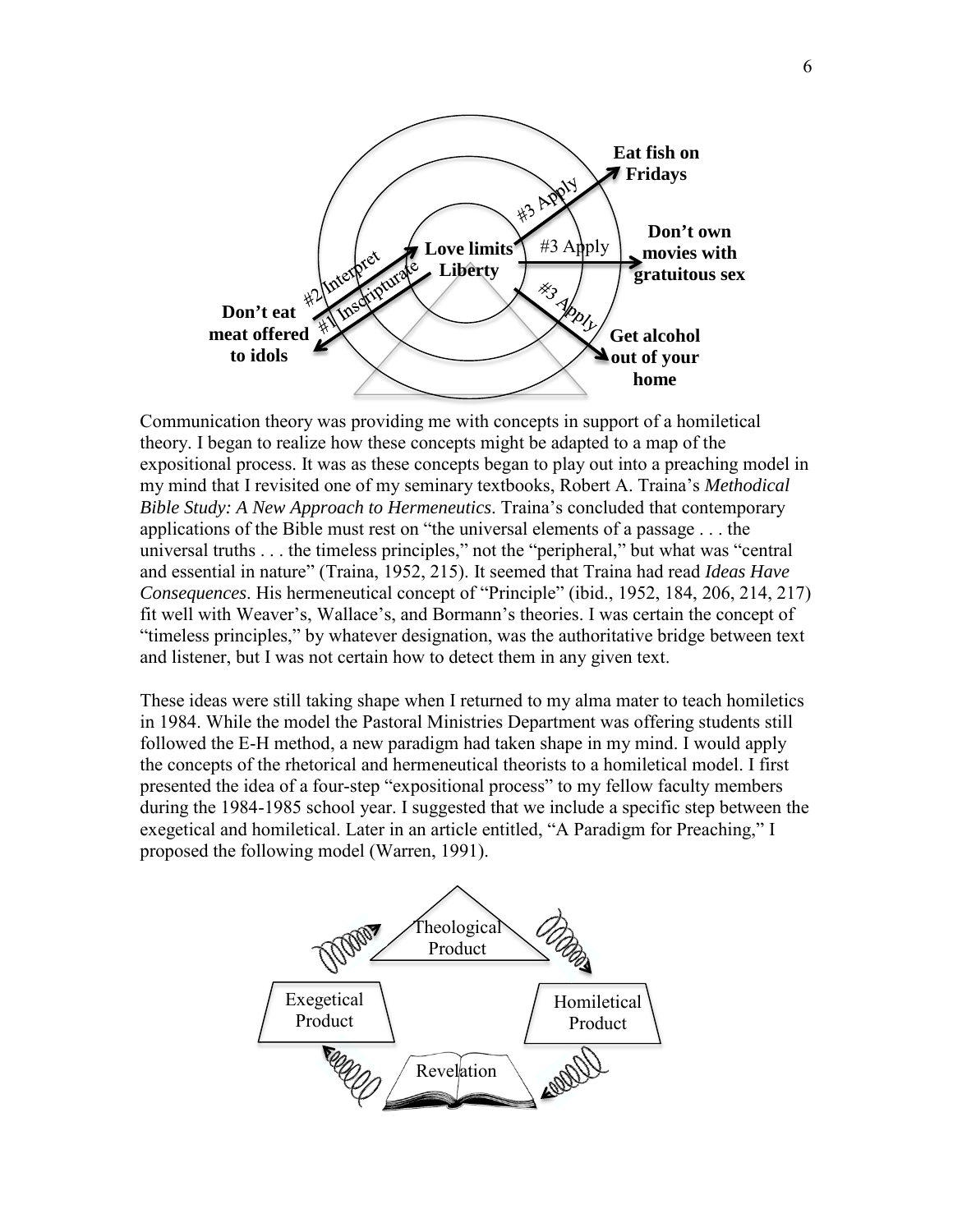The new paradigm (model, map) of the expositional process sought to include the theological process and product as intentional elements. The exegetical, theological, and homiletical idea statements would be distinguished. The exegetical process would result in an exegetical product, the outline and proposition, and would be stated in terms of the original author and readers. The theological process would lead to a theological outline and proposition that would be stated in terms of a universal principle with the "ideal" reader/hearer in mind. This theological statement would not be, "a reading into the text of theological doctrines and theories, but a reading from the text of the fullness of meaning required by God's complete revelation" (ibid., 111). The homiletical process would lead to the sermon itself as delivered to specific listeners. A post-sermonic, revelational process would involve both the preacher and the listeners in thinking, feeling, and/or acting more in line with God's revealed will, having heard the Word expounded.

The place where I sensed the most uncertainty with my model was in identifying the nature of the theological product and determining how to discover it. I suggested that the preacher/ theologian would first focus on "biblical theology," by which I meant the theological worldview and message of the biblical author. Then, as a final theological consideration, the preacher/theologian would pass the proposed theological proposition through the grid of his systematic theology to insure that what he was proposing was within the scope of orthodoxy. As a result, my final theological product often tended to be quite abstract and overly general as in, "God loves sinners." After all, I had heard my homiletics professor suggest that there were only a few general principles in all of Scripture. They were just restated in different ways in different texts. Kuruvilla sees the same suggestion in Carson who, "reduces preaching to painting these big pictures every week – the same twenty-odd [biblical-theological] vistas" (Kuruvilla, 2013, 240).

In a later development of the theological process I suggested a three-stage process including biblical, canonical, and systematic considerations (Warren, 1999). Doing biblical theology constitutes the first move of the theological process.

Biblical Theology Theological Product Canonical Theology Systematic Theology

Biblical theology seeks, by multiple readings through the text, to identify and interpret the author's world view by noting the author's use of God, Creation, God in relation to Creation, and Creation as it relates to other aspects of Creation along with any theological

Exegetical Product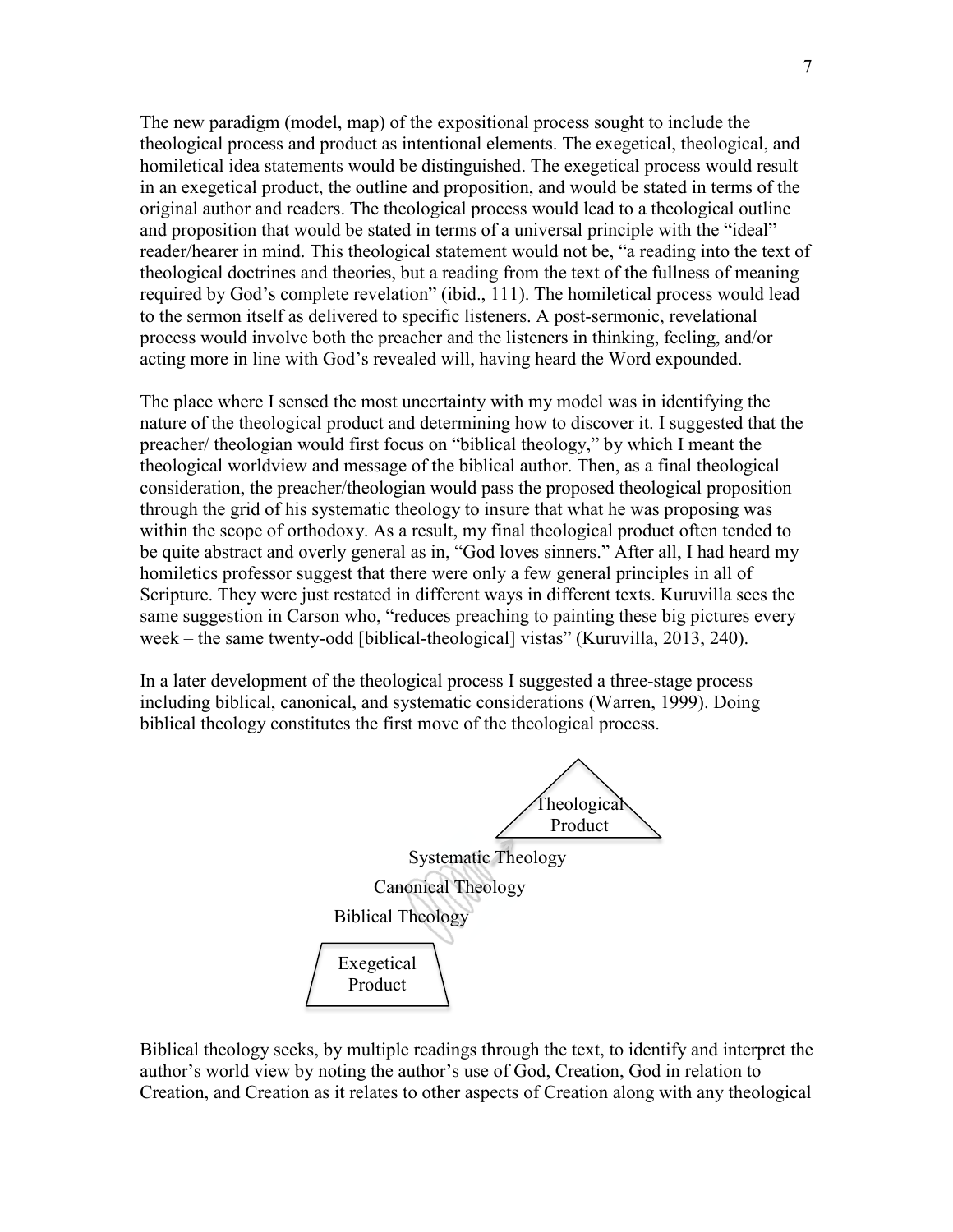terms, allusions, motifs, themes expressed in a unit of meaning as they relate to the other units of a text (paragraph, section, book and/or author) within their own historical/authorial context (See Carson, 2000, 100).

Canonical theology seeks to discover the interconnections between previous manifestations of biblical theology and their counterparts as developed through the progress of revelation. It examines theological terms, allusions, motifs, themes and emerging patterns in terms of the entire and completed canon.

I saw a final move in the theological process testing and qualifying the theological message in a specific text against a system of theology as expressed in doctrines or dogma.

The preacher would undertake the three-stage theological process not so that all the passages on a particular theological theme might be included comprehensively in the sermon, but so that the various theological approaches might help the preacher conceptualize, shape, and express a text's theological proposition. The goal was not to take the listeners through the theological process, but to discover and test the truth statement, the timeless, transcultural theological proposition, before preaching it with its particular implications and applications in a specific time and place.

My primary goal in offering this clarification of the theological process was to encourage preachers to come to a legitimate theological ground from where they could move to a relevant sermon. I hoped that my students would not seek to find their authority simply in the events recorded in the text, but in the theological principle expressed in the text.

I wanted to express the theological message of the text in a statement that was universal, yet not so abstract as to become disconnected from the passage that expressed them. Thus the too abstract, "Faith forgives," could better be stated, "Faith in God's sovereign position and power evokes forgiveness" (Gen. 50:15-21). The more specific statement incorporates the object and the content of Joseph's faith; concepts Moses would not want the reader to overlook.

When the theological proposition becomes too abstract two results follow: there is much repetition of the same concepts and the specific theological message of each preaching unit is lost. My colleagues, Tim Ralston, Ramesh Richard, and later Abe Kuruvilla, criticized my model because it so easily climaxed in theological abstractions that were too distant from the text. I was allowing abstract, systematic theology to dominate my theological proposition and disconnecting from the distinctive message of my preaching text.

As I continued to reflect on the role of theology in bridging the gap between the ancient text and the contemporary audience I found others who were writing along the same lines. In this next section I overview some of the works that most influenced my thinking. Although I found all of these discussions helpful, I noted the lack of theoretical grounding in most.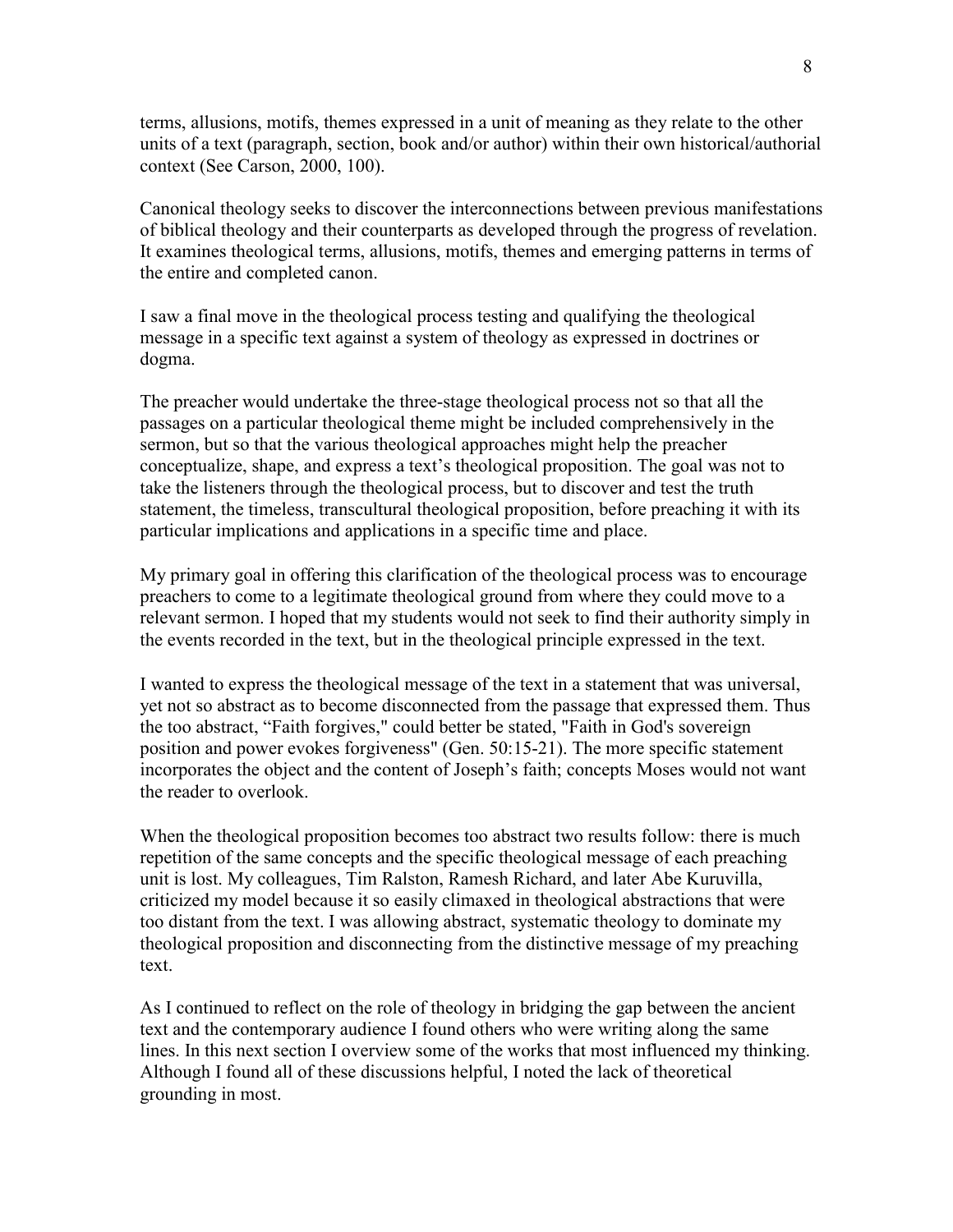## *Confirming the Concept*

Over the next several years I discovered many authors who also identified a theological intermediary between the text and the sermon. Several of these are mentioned in the "Reference List" below. I refer here to a few who had particular influence on my thinking and, I believe, contributed significantly to the scholarly advance of the hermeneuticalhomiletical process.

Walter Kaiser was explicit about the necessity of following the text to its theological claim. "Even in the text's historical particularity, it also carried in its very bosom an enduring plan of the everlasting God," so that, "If this informing theology was what made the text timeless and full of abiding values for the people in that day . . . then could not this same diachronic accumulation of theology provide the same heart of the message for all peoples in all times?" (Kaiser, 1981, 162).

I had noted the same sentiment in Allen Ross, who began with the presupposition that biblical narratives, "are highly developed and complex narratives that form theological treatises" (Ross, 1988, 13). He warned that, "The substance of the exposition must be clearly derived from the text so that the central idea unfolds in the analysis of the passage and so that all the parts of the passage may be interpreted to show their contribution to the theological idea" (ibid., 47). "Once the expositor demonstrates that the message is from the text, then the exposition [theology] will carry the authority it must have to be effective" (ibid., 23-24).

Bryan Chapell stated that, "Each preachable unit of the Bible disclosures a Fallen Condition Focus, *The mutual human condition that contemporary believers share with those to or for whom the text was written that requires the grace of the passage*" (Chapell, 1994, 4. See also,  $2^{nd}$  edition, 2005, 14, 304, 309 and Chapell, 2013, xvii). For our every fallen condition instance there is a corresponding solution that is a "divine solution" (Chapell, 1994, 296, 299; Chapell, 2005, 14, 304, 309).

I have concluded that Chapell's "theme," or better, "universal truth" (Chapell, 1994, 140) statement—which is different from both the FCF and the DS statements, though both are theological concepts—serves as the theological bridge between text and congregation. Note that he describes the sermon proposition as, "*The wedding of a universal truth based on the text* [the theological proposition based on the one's exegetical conclusions] *with an application* [homiletical proposition] *based on the universal truth*," and that, "A universal truth is the biblical principle derived from the sermon's dominant text" (ibid.).

Haddon Robinson continued to wrestle with how the gap between text and sermon is managed. His solution was to move from the particulars of the text to some level of generalization before journeying over to specific application for the contemporary listener. "I picture a 'ladder of abstraction' that comes up from the biblical world and crosses over and down to the modern setting" (Robinson, 1997, 23). Indeed, Robinson suggests that the preacher may, "Climb the ladder of abstraction a couple of levels until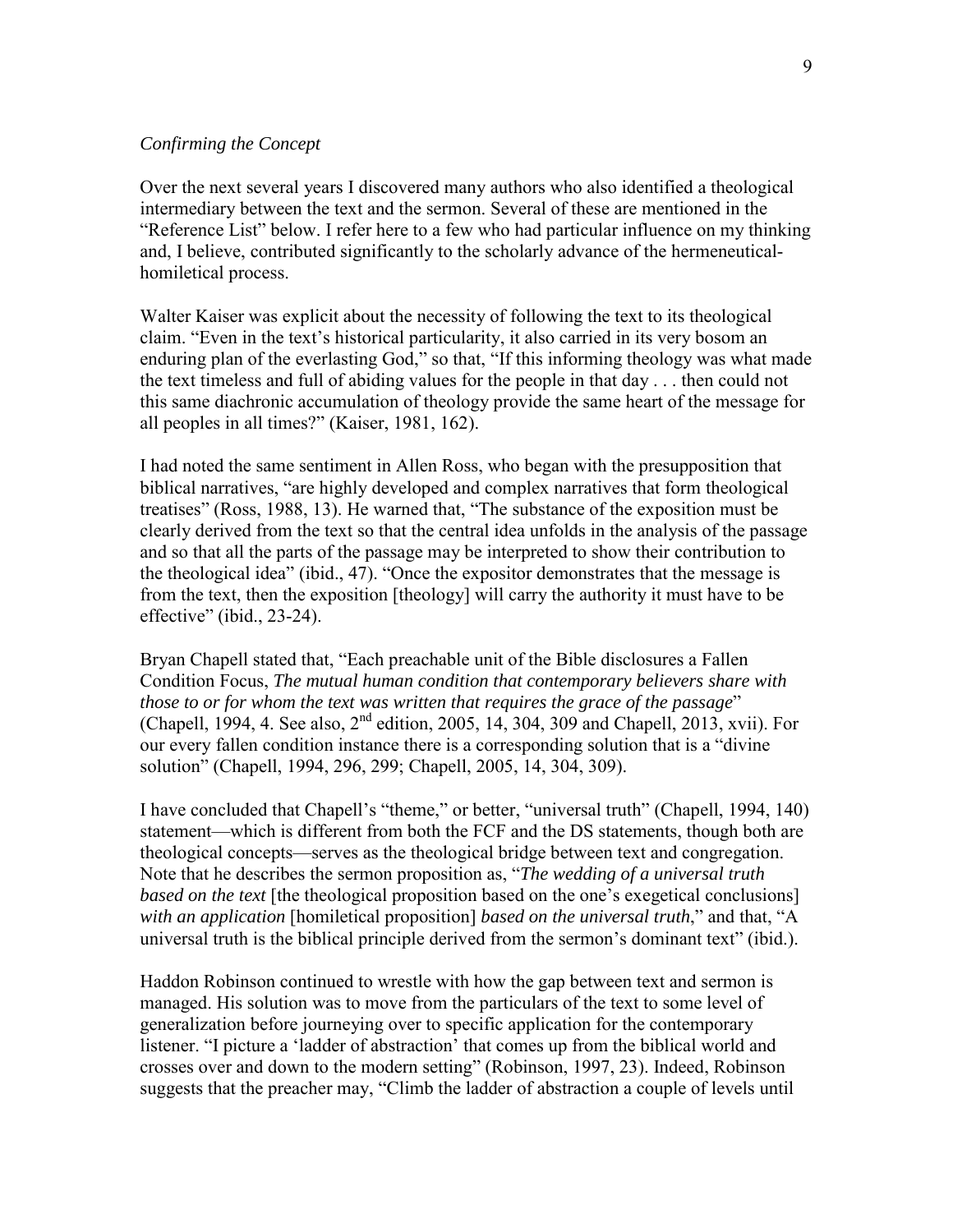you reach the principle" (ibid.). A definition of "principle" would be helpful at this point, but the closest we get to it is, "Sometimes, as I work with a text, I have to climb the abstraction ladder until I reach the text's intent" (ibid.). Robinson implied that the text's intent is something to be discovered by "abstracting up to God" or up to "the depravity factor" (ibid., 24) in order to get to "a universal experience" (ibid., 27).

It seems to me that Robinson intuitively understands that the journey up the abstraction ladder is somehow theological. Yet, he has not fully expressed the significance of the role theology plays in the expositional process. His E-H model may imply a theological move in the form of a journey up and down the ladder of abstraction, but he has not identified it as an explicitly theological move. Additionally, Robinson's generalizations do not necessarily reach the level of Weaver's truth or center concepts. Rather, he seems to be seeking a practical means of moving to relevance while remaining within the realm of general orthodoxy. His thinking is helpful, but does not delve deeply into the kind of theology that aids the preaching in making that move.

Don Sunukjian's *Invitation to Biblical Preaching* offers a Passage-Truth-Sermon movement (Sunukjian, 2007, 27-28). Unfortunately Sunukjian's strategy for moving from the "passage" statements and outline to the "truth" statements and outline errs toward the minimalist. That transitional move consists of two adaptations: "Turn the historical statements into timeless, universal ones" (ibid., 51), by which he means abstracting from the specifics of the text to generalizations, and, "Put the outline concepts in the author's original thought order" (ibid., 56). Doubtless these two changes are necessary, but the theological move is actually more complex and demanding.

# *Fresh Direction*

In a telling insight Paul Scott Wilson noted, "It may be significant that after a long hiatus, exegesis once again is a subject in textbooks in homiletics," then observed, "For some reason this is not the case in key homiletics books that are firmly in the evangelical camp" (Wilson, 2004, 28-29). Evangelical homileticians have added little to the development of the preacher's hermeneutical understanding and skill. For the most part we have been content to repackage what has been said before rather than engage in advancing new theory.

That is why a contribution like Kuruvilla's *Privilege the Text!* is such a welcome addition to our homiletics libraries. He has grounded his development of "pericopal theology" in the academic arena of language theory. Such grounding helps to legitimize our homiletical theory and provides deeper, clarifying insights into what faithful preaching is and does. The rest of this piece will highlight several significant and theoretically grounded contributions of *Privilege the Text!*

# *What Texts Do*

Kuruvilla's goal is to allow the biblical text to do what it was intended to do. The Scriptures not only say, they do. In its portrayal of an ideal spiritual reality, the Bible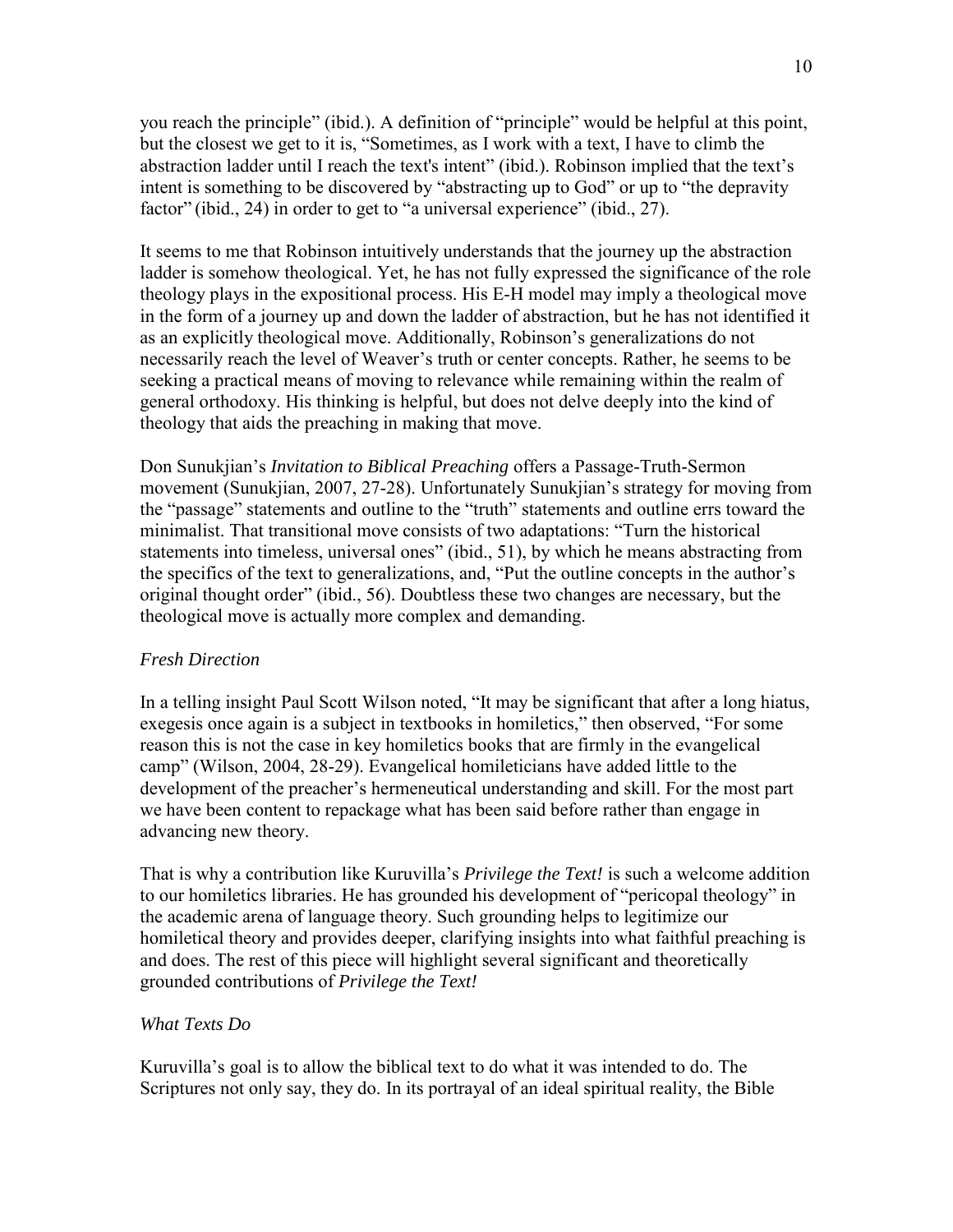invites, even compels, its readers to enter into and participate in that ideal realm, as in Bormann's rhetorical vision. "The text is not an end in itself, but the means thereto, an instrument of the author's action of employing language to project a transcending vision – what Ricoeur called the *world in front of the text*" (Kuruvilla, 2013, 39).

Drawing primarily on the writings of Paul Ricoeur and E. D. Hirsch, Kuruvilla first addresses

. . . a crucial facet of *general* hermeneutics that renders a text capable of exerting its influence into the future. The pragmatic operation of language – what authors *do* with what they *say* – is particularly important for this capacity of texts to impact future readers. What authors are doing is projecting a *world in front of the text* bearing an intention that is transhistorical, transcending the specific circumstances of the author and the writing; i.e., the text is given a future orientation, enabling valid application by readers at locations and times far removed from those of the event of inscription (ibid., 27).

The Bible is a "fixed" (permanent) speech act. In the writing of their texts the biblical authors were not only saying things (speech), they were also doing things (acts) that demanded a response from their readers. In its written form the Scripture continues both to say and to do. Kuruvilla draws from the insights of pragmatics and speech act theory – the study of how oral and written communication performs (saying, doing, affecting) – to demonstrate that although the Scripture has been "frozen" (preserved) and has become "emancipated" (distanced) from its authors, it still has the effect of compelling a response.

A simple example reveals the legitimacy of this conception of how language works. When my wife says, "The trash is full," she is both saying something and doing something. She is stating a fact about the level of trash in the can, but she is also instructing me to take the trash out to the dumpster. Similarly, when the Bible says that God created the heavens and the earth and all that is in them, including mankind in His image, it is compelling its readers to inhabit, in Ricoeur's conception, an ideal *world in front of the text* in which God rules over His creation and where everything proceeds as God desires, and to align themselves with that world's priorities, precepts, and practices (ibid., 56). "The text becomes an advocate for that world, recommending adoption by the reader" (ibid., 43).

Because of the nature of this *world in front of the text* – its projection of an ideal reality – it communicates (says *and* does), "something universally relevant across the passage of time" (ibid., 43), so that, following Hirsch, "it is by a text's projection of a world that bears a *transhistorical intention* that it achieves this futurity" (ibid., 44). Until the preacher grasps the pragmatic (doing) in addition to the semantic (saying) aspect of the text, he has no authoritative basis for moving to application. It is the future directed transhistorical intention expressed in the world in front of the text that carries authority for application. "As far as interpretation for preaching is concerned, the 'point' or thrust of a text is what the author was *doing* with what he was *saying* (the pragmatics of the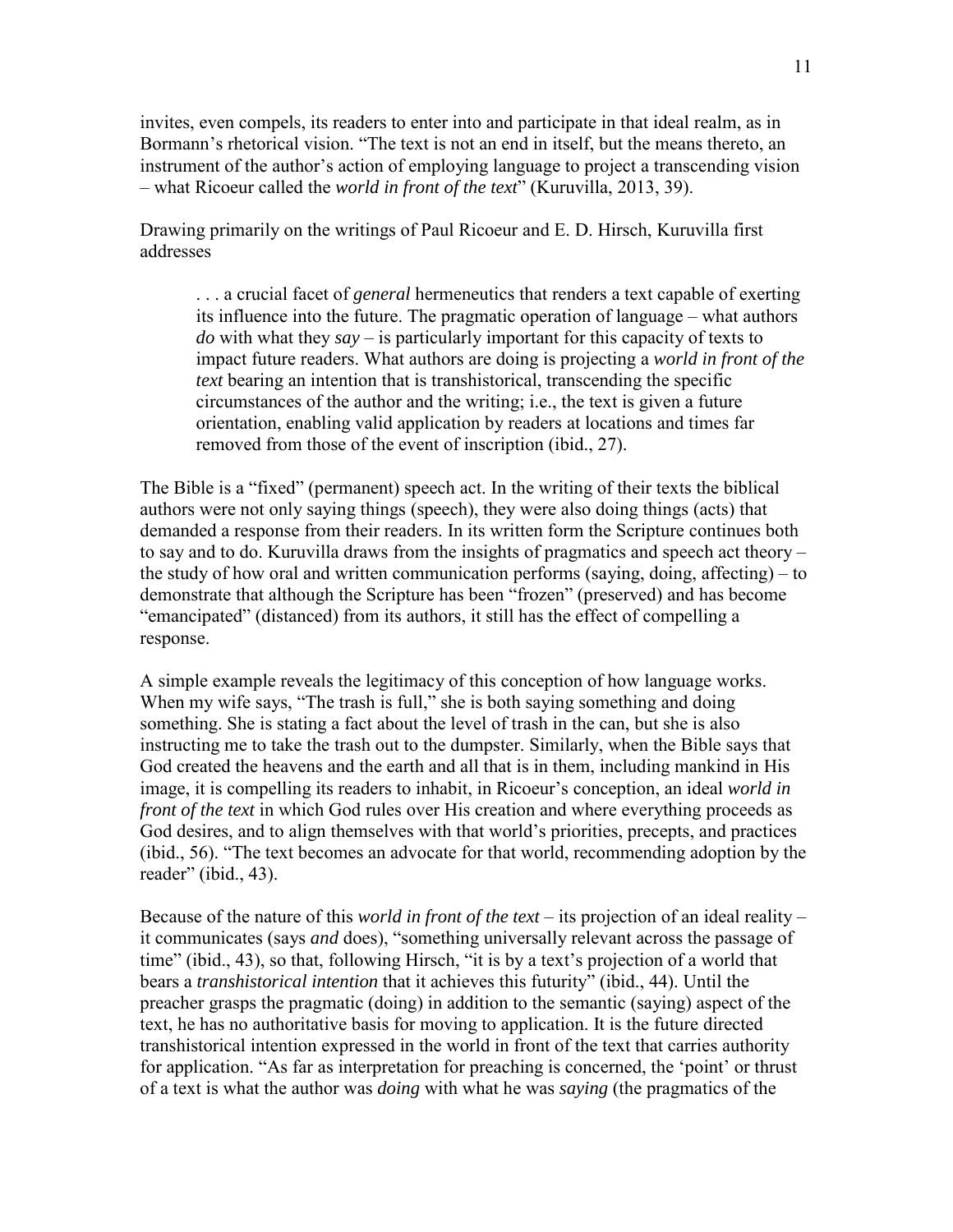utterance, or as we have seen the *world in front of the text* [WiFotT]). In response, the people of God derive valid application from grasping that author's *doing*" (ibid., 51). Based on these concepts drawn from Hirsch's theory, Kuruvilla proposes the following model.

| <b>Facets of Meaning</b> |                |                       |                 |
|--------------------------|----------------|-----------------------|-----------------|
| Original Text            | Trans-         | Exemplification       | Signification   |
| Sense                    | Historical     | (Valid Application)   | (Not Valid, but |
|                          | Intention:     |                       | Appropriate     |
|                          | Author's Doing |                       | Application)    |
|                          | (WiFort)       |                       |                 |
|                          | $N_0$          | "No                   | "Cancel"        |
| "No drunkenness"         | drunkenness    | drunkenness           | subscription to |
| with wine"               | with alcohol"  | with vodka"           | Wine Spectator" |
|                          |                | Facets of Application |                 |

When Kuruvilla speaks of a text's meaning he includes 1) the text's original sense or the semantic (saying) meaning, as well as 2) the world in front of the text (Ricoeur) or the transhistorical intention (Hirsch) or the pragmatic (doing) meaning, and, in addition, 3) the exemplification or valid application. Exemplification is considered part of the text's meaning because classics allow for a plurality of potential exemplifications, that is, valid applications that recontextualize the futuristic intentions residing in the world in front of the text. It is the "pragmatic 'surplus' of meaning that generates potential application" (ibid., 53) out of the "richness of the ideal meaning" (ibid., 56). Because the text is doing as well as saying, it demands a response. A plurality of exemplifications inherently reside within the text's doing. Valid applications carry authority because they are part of the text's meaning.

When Kuruvilla speaks of the application of a text he includes, following Hirsch, 1) exemplification (valid application) and 2) significance (not valid, but "appropriate" application). The world in front of the text, the transhistorical intention, carries forward into the future the challenge to respond to its portrayal of the ideal (theological) world. "The discernment of this projected world is therefore an essential task of the interpreter, for from this intermediary alone many valid applications may be derived" (ibid., 44). Exemplifications are considered valid applications because, "they fall within the boundaries of the text's transhistorical intention" (ibid., 45), that "unchanging conceptual component of the text that creates a virtually infinite potential of exemplifications that may be realized in a myriad of future reading contexts" (ibid., 64). Significances, on the other hand, do not pass the test of validity because they, "are not part of textual meaning" (ibid., 62), though they may be "appropriate" since they advocate "*means of accomplishing* the exemplification" (ibid.). Exemplifications reside within the meaning of the text, while significances lie outside of meaning, but are nonetheless useful for preachers who, "suggest significances for application that move one toward accomplishment of the exemplification demanded by the text" (ibid. 63).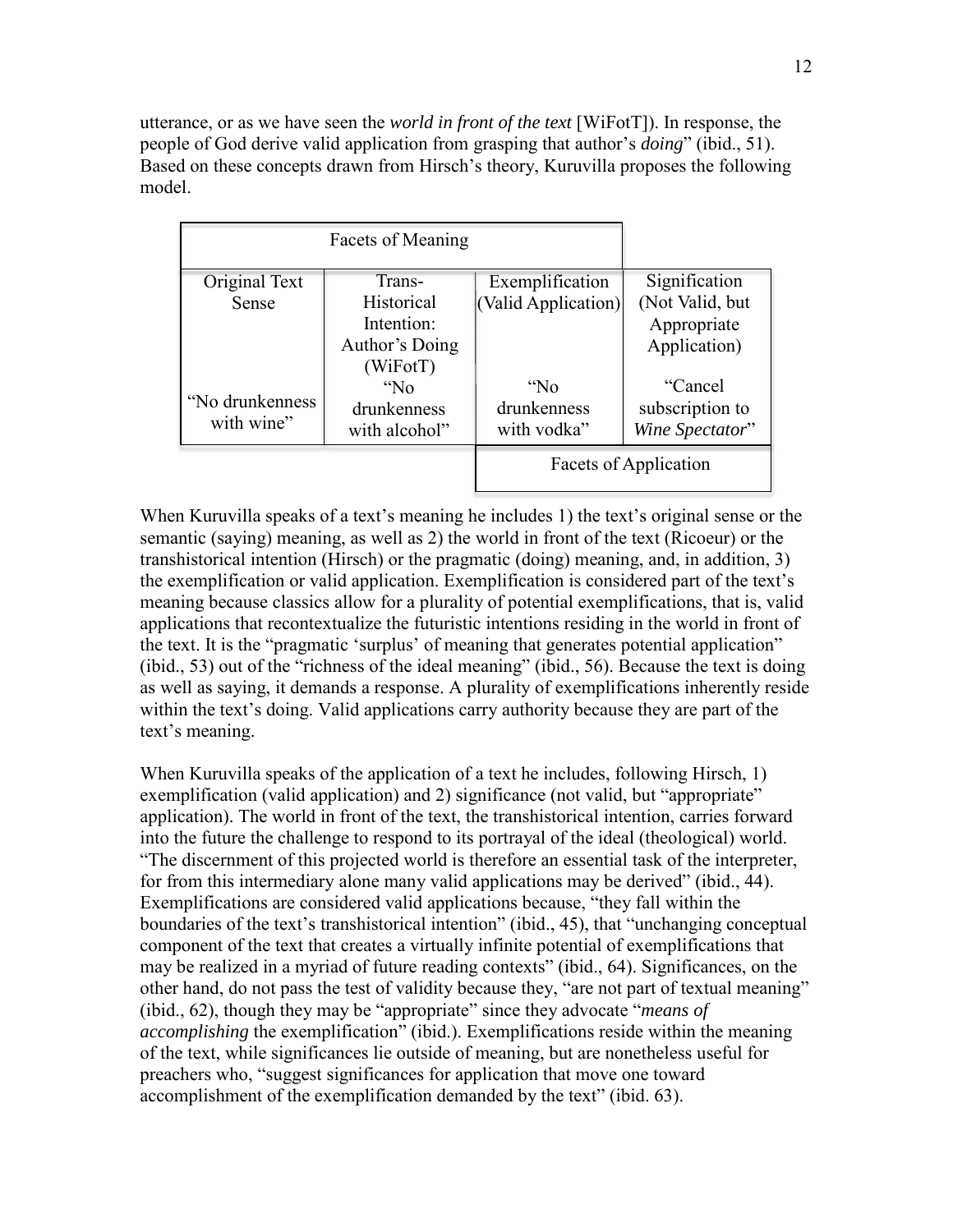While texts on hermeneutics and homiletics have alluded to "what texts do," the concept generally lacks a scholarly defense. Kevin Vanhoozer and Thomas Long provide a couple of happy exceptions. Vanhoozer, for example, has instructed, "Theological interpreters should ask not 'What actually happened?' but rather 'What is the author saying/doing with these words?'" because, "The theological interpreter describes what God, the divine author is doing in and through the works of the human authors" (Vanhoozer, 2002, 299).

Thomas Long's *Preaching and the Literary Forms of the Bible* also wades into how biblical texts work, immersing the reader in language theory. He asks, "Precisely what relationship does literary form have to what is typically called 'meaning' in biblical texts? When and how, in the process…should the literary dynamics of a text be taken into account? What is the connection between [such a process] and the more traditional approaches to biblical exegesis?" and then proposes, "To answer these questions, we must first examine the basic role form plays in human communication" (Long, 1989, 13). The real issue is, "How may the sermon, in a new setting, say and do what the text says and does in its setting?" (ibid., 24). Both Vanhoozer and Long have engaged the theological and language theory literature, brining their insights into our understanding of the expositional process.

While some homileticians have made passing reference to what texts do (Adams, Craddock, Greidanus), they have not validated how it is that text's do. Kuruvilla, in contrast, has given a substantive theoretical basis for our seeking a text's theological message, a message that obligates the reader/hearer to respond to what the text is doing. This theory of how language works, how it both says and does, demonstrates that the Bible carries in its very nature as a classic—with a theological component—the imperative of application. It projects an ideal world and compels the reader/listener to live/act in that world. It is in the preacher's appeal to this theological, ideal world projected in the text that he finds the authority for his sermon application(s).

### *Pericopal Theology*

Kuruvilla has wrestled with what to call this theology which bridges between text and sermon. Systematic, biblical, and canonical theologies develop theological concepts that reach beyond the parameters of a single preaching text and often supersede the text's meaning. For lack of a better term Kuruvilla has chosen "pericopal" to categorize the nature of the theology that captures a particular text's world in front of the text or transhistorical intention.

Pericopal theology by definition is the theology specific to a particular pericope, representing a segment of the plenary world in front of the canonical text that portrays God and his relationship to his people, and which, bearing a transhistorical intention, functions as the crucial intermediary in the homiletical move from text to praxis that respects both the authority of the text and the circumstances of the hearer (Kuruvilla, 2013, 111).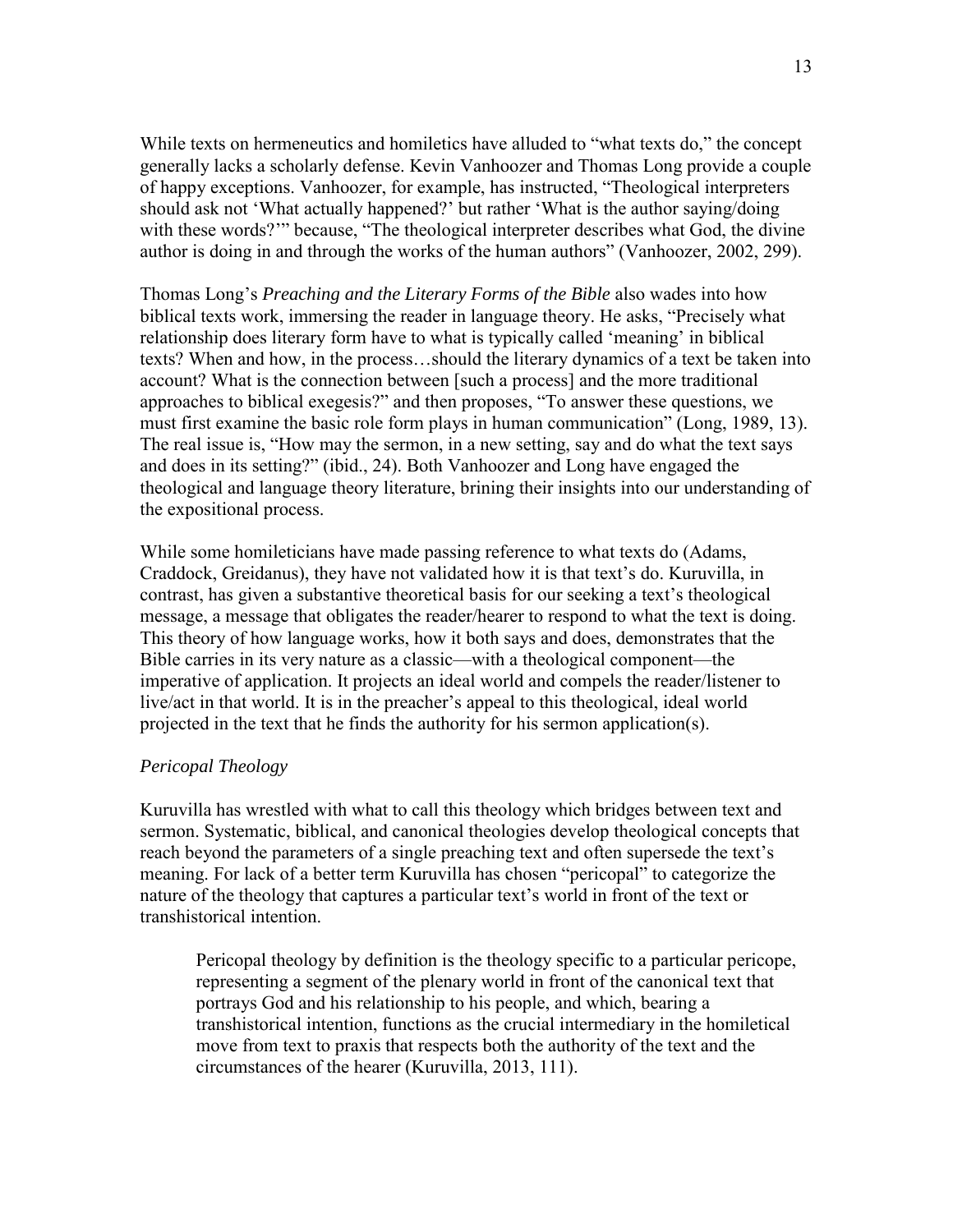Whether consisting of a paragraph from an epistle or an entire psalm or a single proverb or a distinct narrative, Kuruvilla classifies all coherent units of thought that comprise a preaching text as pericopes. His focus is on that portion of text that the preacher expounds upon during the gathering of a group of believers for worship and edification. He presumes that each preaching text, if it is wisely chosen, contains a theological message that contributes to the more comprehensive canonical theology projected in the entirety of the Bible. It is through the preaching of these texts that portray the fullness of the Bible's theological worldview that God's people are challenged to commit themselves anew to at least a portion of that plenary world in front of the text. "Thus, sermon by sermon, pericope by pericope, the various aspects of Christian life, individual and corporate, are effectively brought into alignment with the will of God" (ibid., 91).

Because each pericope seeks to project a unique segment of the plenary world in front of the text, that segment must be privileged (ibid., 105, 109). Every biblical writer had a theological agenda. The theological message of each writer was distinct and each, pericope by pericope, contributed in its own way to a fully developed canonical world. For example, Mark and Peter viewed the cross as an act of submissive obedience to the call to discipleship, while John and Paul emphasized its atoning merit. While a comprehensive understanding of the cross requires a system of theology that incorporates all biblical perspectives, the preaching of a pericope demands that we privilege the theological message of that text, not transposing or transporting, for example, John's theology back onto Mark's.

Kuruvilla's challenge to "Privilege the Text!"—to honor the theologically unique message of every pericope—helps the preacher identify the level of theological generalization he must choose in order to cross over to contemporary application legitimately. Although biblical, canonical, and systematic theology should be considered in the process of interpreting a pericope, none of these kinds of theological statements are adequate to faithfully represent the theological message of a distinct pericope. Biblical, canonical, and systematic theology can help refine the specific theological contribution of a pericope and help keep one's conclusions within the boundaries of orthodoxy, but they cannot serve as the bridge between the text and the sermon. Only the theology unique to that pericope can serve that role. The theological idea/proposition/focus statement must represent that portion of the world in front of the text that any given text is addressing.

It is by means of this pericopal theology expressed in the privileged preaching text that the preacher bridges between text and sermon. "In biblical interpretation, it is the pericopal theology (transhistorical intention) that in its generalization encompasses every conceivable option of exemplification . . . and governs what may be considered valid and what may not, what is faithful to the original and what is not" (ibid., 144). It is Kuruvilla's notion of pericopal theology that defines the nature of and limits the applicability of the bridging theology. This theology is discovered only through a theological exegesis that employs a close reading of the text to discover the textual clues that point to the theology of the pericope. Kuruvilla's example from 2 Samuel 11 and 12 attends closely to David's sending, lying, seeing, and punishment to glean the pericope's theological focus (ibid., 119-127).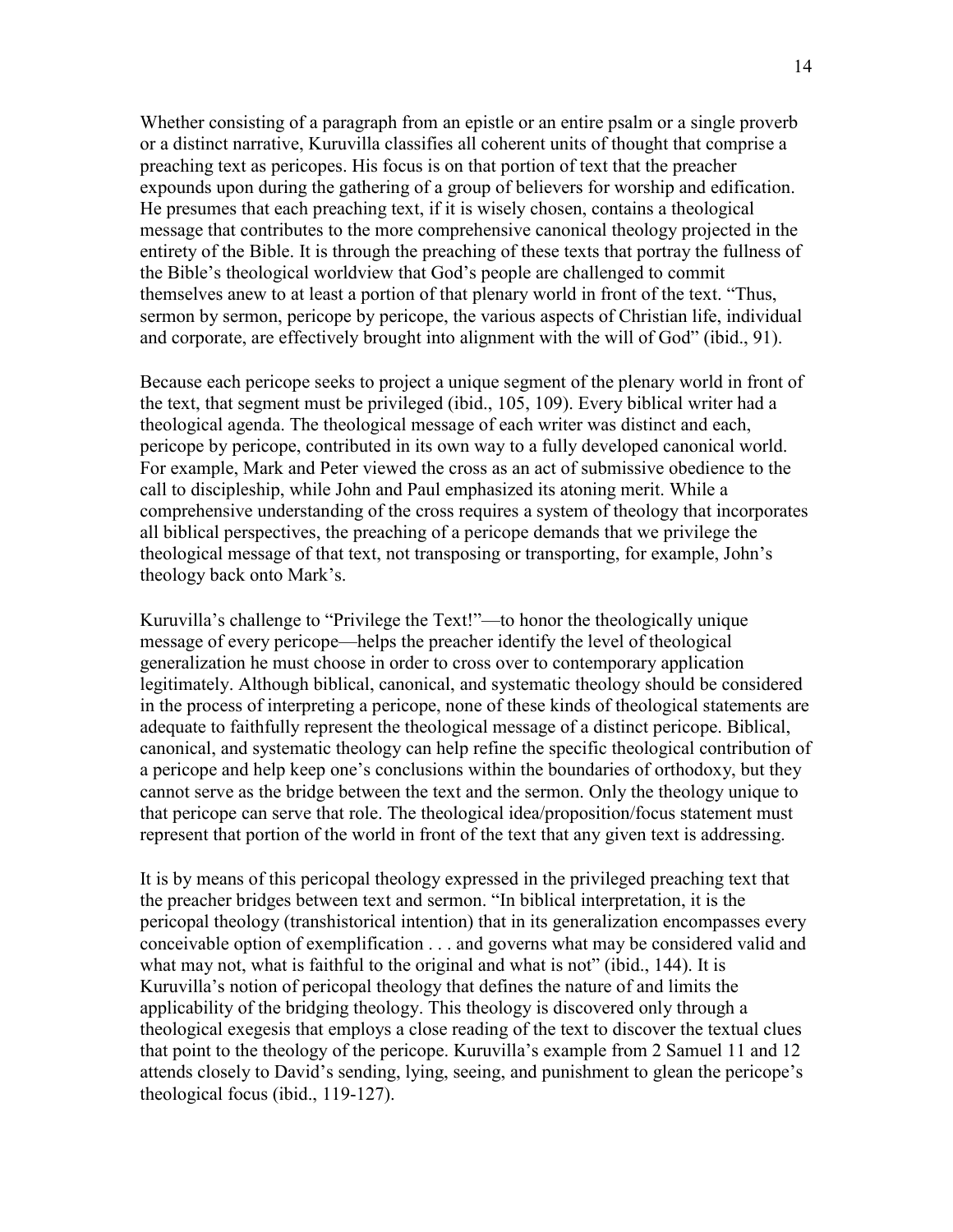### *The Christiconic Goal*

Once Kuruvilla established his theory of pericopal theology, grounding it in the world in front of the text with its transhistorical intention, he was able to address the question, "Where is Christ in this text?" in a new and more helpful way. It is through a proper understanding of what the text is doing that the interpreter/preacher can preach Christ without mutating every text into an evangelistic message.

The question is legitimate because of Luke's account in chapter 24, verses 27 and 44: "Then beginning with Moses and all the prophets, he [Jesus] interpreted to them the things written about himself in all the scriptures," and, "Then he said to them, 'These are my words that I spoke to you while I was still with you, that everything written about me in the law of Moses and the prophets and the psalms must be fulfilled'." Evangelical scholars do not debate whether Jesus was portrayed and prophesied as Christ in the Old Testament or even in all the major divisions of the Old Testament. The controversy is over whether every book, chapter, paragraph, or verse makes reference to Christ.

In answering that question some have tried to find Christ in every preaching unit. In fact, for some, if Christ is not in a particular portion, it is not worth preaching. For them, every Christian sermon *will* have Christ in it. This method is the christocentric approach. For example, Graeme Goldsworthy states, "I know it will not always be a simple matter to show how every text in the Bible speaks of the Christ, but that does not alter the fact that he says its does" (Goldsworthy, 2000, 23). He then answers his own question, "Is it possible to preach a Christian sermon without mentioning Jesus?" with, "Why would you even want to try to preach a Christian sermon without mentioning Jesus?" (ibid., 115). This leads others to conclude that, "The Bible mandates preaching Christ in every sermon from every text" [\(http://www.biblestudytools.com/blogs/founders-ministries-blog/should](http://www.biblestudytools.com/blogs/founders-ministries-blog/should-we-preach-christ-in-every-sermon.html)[we-preach-christ-in-every-sermon.html](http://www.biblestudytools.com/blogs/founders-ministries-blog/should-we-preach-christ-in-every-sermon.html) - accessed August 5, 2014).

Kuruvilla takes a different view of how the Bible presents Christ, concluding that, "The plenary text of Scripture projects an image (εἰκών) of Christ, with each pericope portraying a facet of this image: what it means to be Christlike" (Kuruvilla, 212). This contrasts with the christocentric approach that seeks some connection to the life of Christ (his birth, death, resurrection, etc.) in every sermon. Kuruvilla rejects the necessity asking the question, "How does this passage proclaim the good news of Jesus Christ?" He names Greidanus, Poythress, Clowney, Carson, Goldsworthy, and Mohler as modern proponents of, "Such biblical-theological transactions," in which, "the specifics of the pericope being preached—the miniatures [of pericopal theology] —tend to get swallowed up in the capacious canvas of RH interpretation" (Kuruvilla, 2013, 239, 240). Not every passage in the law, the prophets, and the psalms points to the redemptive-historical work of God in the person of Christ. But, Kuruvilla claims, all preaching texts do portray an attribute of the image of Christ.

"One may say that each pericope of the Bible is actually portraying a facet of Christlikeness, a segment of the image of Christ: what it means to fulfill the particular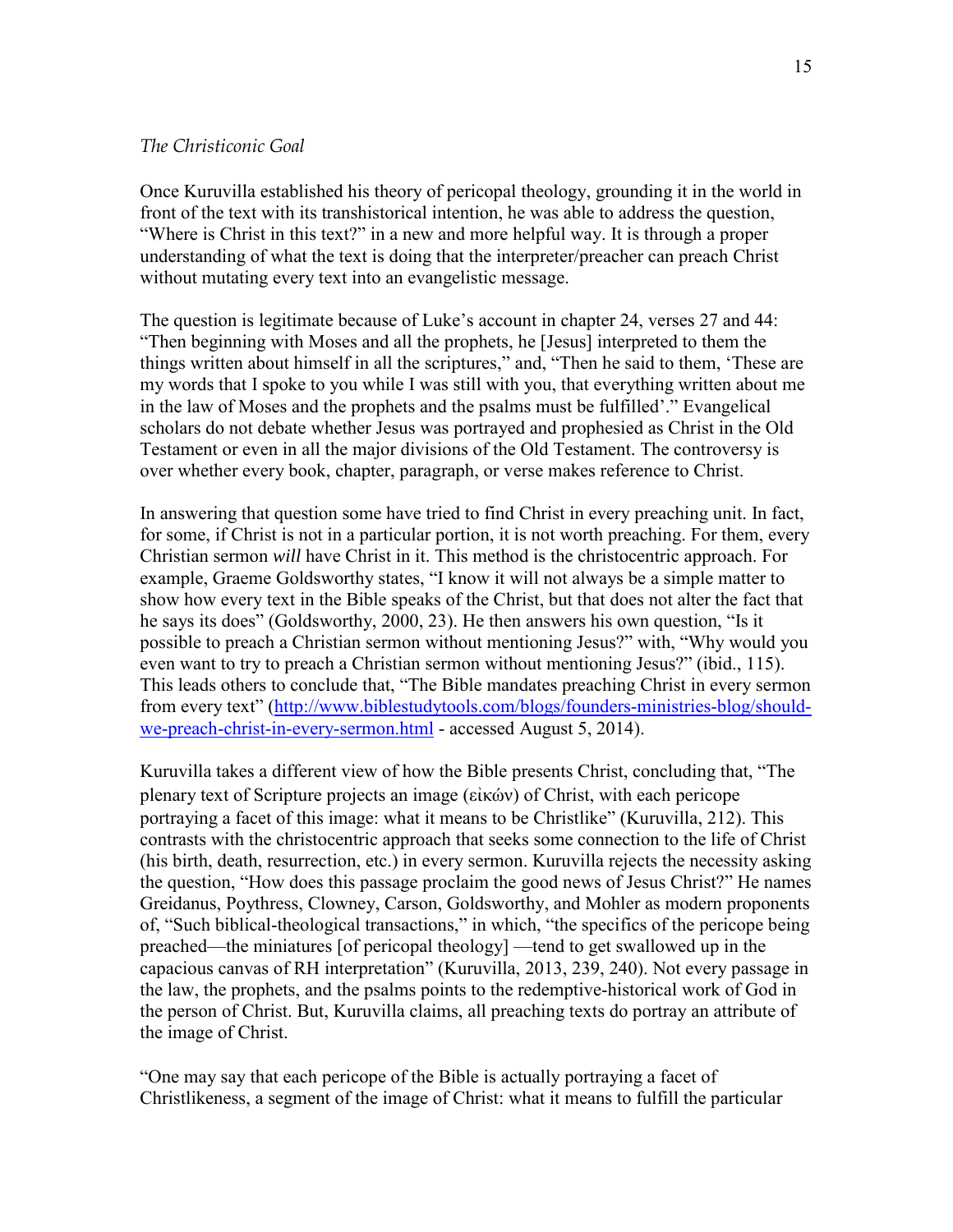divine demand in that pericope after the manner of Christ. . . . and the Bible as a whole, the plenary collection of all its pericopes, canonically portrays the perfect humanity exemplified by Jesus Christ, God incarnate. So much so, the *world in front of the text*  may even be considered to be an "image" (εἰκών, *eikōn*) of Christ" (ibid, 260). Kuruvilla's proposal allows any text to stand on its own without forcing upon it some reference to Christ. His theory asserts that what the biblical authors are doing in each and every pericope is projecting some aspect of Christlikeness and inviting their readers/hearers to embrace that aspect of his image into their character.

#### *A Final Challenge*

Kuruvilla's contributions have been a long time coming and have come on the shoulders of others. That, of course, is what good scholarship does. It builds off what is known to describe and prescribe what has not yet been articulated. As members of the Evangelical Homiletics Society we can restate and even repackage what has been said before in many ways. I fear that is what most homiletics texts do. There is some benefit in that because every generation needs to hear the basic principles of expository preaching. Yet, we miss an opportunity if we do not also look more broadly and dig more deeply into the theory that grounds our field of study. Kuruvilla's texts are dense, technical, scholarly, and sometimes difficult. They employ the language of the academy. Yet we need to become capable of engaging this level of theory making to avoid becoming anti-intellectual, to grant credibility to our theory, to better comprehend the concepts of homiletics, and to translate theory into practice. This kind of work is significant and necessary. We are busy, but also distracted, unfocused, and perhaps lazy. It takes energy to engage and dialogue. It takes courage to set our precious new theories before a critical academy. It takes discipline to read and research in other fields of study to seek insights into what we are about. But we must. Kuruvilla's work should challenge every member of the Society to engage that practical and academic undertaking.

We must also engage our brothers and sisters who labor in the biblical and theological disciplines. We can remind them that the goal of their endeavors is not realized in the knowledge that is passed along in the classroom or through the bookstore. The goal of their endeavors is realized when the pastor speaks the words of God to the community of believers gathered for renewal and conformation. We must convince our colleagues that their studies, too, must be practical and pastoral as well as soundly academic. We must keep climbing on each other's shoulders in order to prepare the preachers of today and tomorrow to invite God's people to Christlike maturity.

#### **Reference List**

Adams, Jay E. *Preaching with Purpose* (Grand Rapids: Zondervan, 1986). \_\_\_\_\_. *Truth Applied: Application in Preaching* (Grand Rapids: Zondervan, 1990). Anderson, Kenton C. *Choosing to Preach: A Comprehensive Introduction to Sermon Options and Structures* (Grand Rapids: Zondervan, 2006).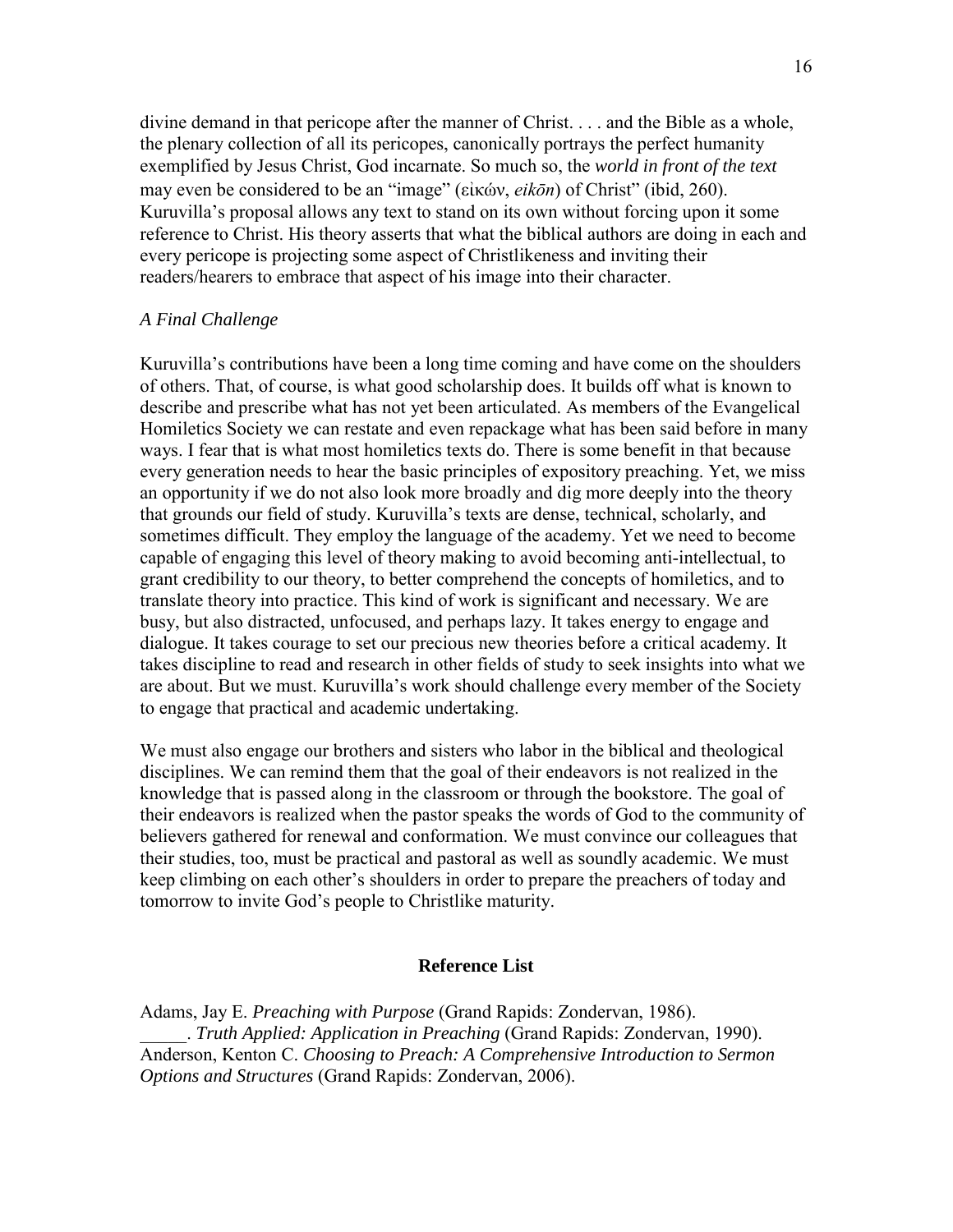Bormann, Ernest G. "Fantasy and Rhetorical Vision: The Rhetorical Criticism of Social Reality, *Quarterly Journal of Speech*, 58, (December 1972): 396-407.

Carson, D. A. *New Dictionary of Biblical Theology: Exploring the Unity and Diversity of Scripture*, (InterVarsity, 2000).

Carter, Terry G., J. Scott Duvall, and Daniel Hays. *Preaching God's Word: A Hands-On Approach to Preparing, Developing, and Delivering the Sermon* (Grand Rapids: Zondervan 2005).

Chapell, Bryan. *Christ-Centered Preaching: Redeeming the Expository Sermon* (Grand Rapids: Baker, 1994, 2nd edition, 2005).

\_\_\_\_\_. *Christ-Centered Sermons: Models of Redemptive Preaching* (Grand Rapids: Baker, 2013).

Craddock, Fred B. *Preaching* (Nashville: Abingdon, 1985).

Curtis, William J. "Developing a Genre-Specific Outline," in *Engaging Exposition*, by Daniel L. Akin, Bill Curtis, and Stephen Rummage (Nashville: B&H, 2011).

DeYoung, James and Sarah Hurty. *Beyond the Obvious: Discover the Deeper Meaning of Scripture* (Gresham, OR: Vision House, 1995).

Duvall, J. Scott and Daniel Hays. *Grasping God's Word: A Hands-On Approach to Reading, Interpreting, and Applying the Bible*, 3rd edition (Grand Rapids: Zondervan, 2012).

Erickson, Millard J. and James L. Heflin. *Old Wine in New Wineskins: Doctrinal Preaching in a Changing World* (Grand Rapids: Baker, 1997).

Goldsworthy, Graeme. *Preaching the Whole Bible as Christian Scripture: The Application of Biblical Theology to Expository Preaching* (Grand Rapids: Eerdmans, 2000).

Eslinger, Richard L. *Pitfalls in Preaching* (Grand Rapids: Eerdmans, 1996). Getz, Gene A. *Life Essentials Study Bible* (Nashville: Holman, 2011).

Greidanus, Sidney. *The Modern Preacher and the Ancient Text: Interpreting and Preaching Biblical Literature* (Grand Rapids: Eerdmans, 1989).

Hesselgrave, David J. and Edward Rommen, *Contextualization: Meanings, Methods, and Models* (Grand Rapids: Baker, 1989).

Kaiser, Walter C. *Toward an Exegetical Theology: Biblical Exegesis for Preaching and Teaching* (Grand Rapids: Baker, 1981).

Kuruvilla, Abraham. *Privilege the Text! A Theological Hermeneutic for Preaching*  (Chicago: Moody, 2013).

Long, Thomas G. *Preaching and the Literary Forms of the Bible* (Philadelphia: Fortress, 1989).

McDill, *Wayne. 12 Essential Skills for Great Preaching, 2nd Edition* (Nashville: B&H, 2006).

McQuilkin, J. Robertson. "Limits of Cultural Interpretation," *Journal of the Evangelical Theological Society* 23 (June 1980): 113-124.

Mathewson, Steven D. *The Art of Preaching Old Testament Narrative* (Grand Rapids: Baker, 2002).

Olford, Stephen F. and David L. Olford. *Anointed Expository Preaching* (Nashville: B&H, 1998).

Osborne, Grant R. *The Hermeneutical Spiral: A Comprehensive Introduction to Biblical Interpretation* (Downers Grove: InterVarsity, 1991).